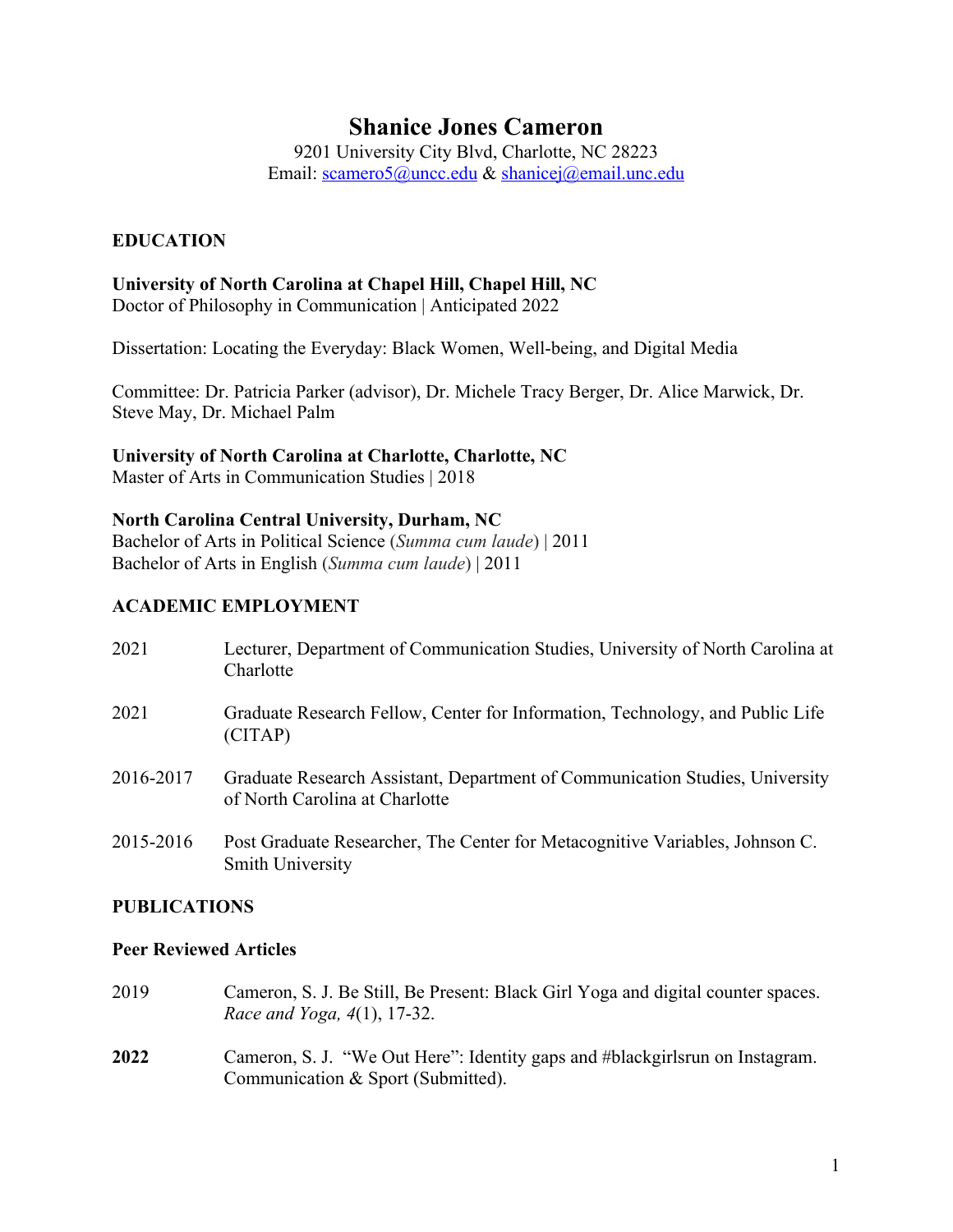#### **Non-Peer Reviewed Publications**

2021 Marwick, A., Kuo, R., **Cameron, S. J.** & Weigel, M. (2021). *Critical Disinformation Studies: A Syllabus*. Center for Information, Technology, & Public Life (CITAP), University of North Carolina at Chapel Hill. https://citap.unc.edu/critical-disinfo.

#### **Works in Progress**

- 2022 Cameron, S. J. & Grano, D. "That Stuff Can Be Ugly:" Black women in sport, stigma, and public mental health disclosures.
- 2022 Black Women's Well-Being and Podcasting for Liberation.

#### **CONFERENCE PRESENTATIONS**

#### **Papers Presented**

| 2021 | "We Out Here": Identity Gaps and #blackgirlsrun on Instagram. National<br>Communication Association Conference, Seattle, WA. [Online]                            |
|------|------------------------------------------------------------------------------------------------------------------------------------------------------------------|
| 2020 | "Objectification of Blackness: Fanon and the While Black Podcast," National<br>Communication Association Conference, Indianapolis, IN. [Online].                 |
| 2019 | "They Was All Ugly:' Umar Johnson and Mischaracterizations of Black<br>Feminism," National Communication Association Conference, Baltimore, MD.                  |
| 2017 | "Black Men Don't Defend Us: A Content Analysis of Gender and Types of Black<br>Feminist Discourse" National Communication Association Conference, Dallas,<br>TX. |
| 2017 | "Sluts, Skeezers, and Hoes': Tyrese and the Black Feminist Resistance on<br>Twitter," Carolinas Communication Association Conference, Clemson<br>University.     |

#### **TEACHING EXPERIENCE**

#### **Instructor**

Fall 2021 Gender and Communication, University of North Carolina at Charlotte Fall 2021 Ethical Issues, Digital Media, Culture, and Identity, University of North Carolina at Charlotte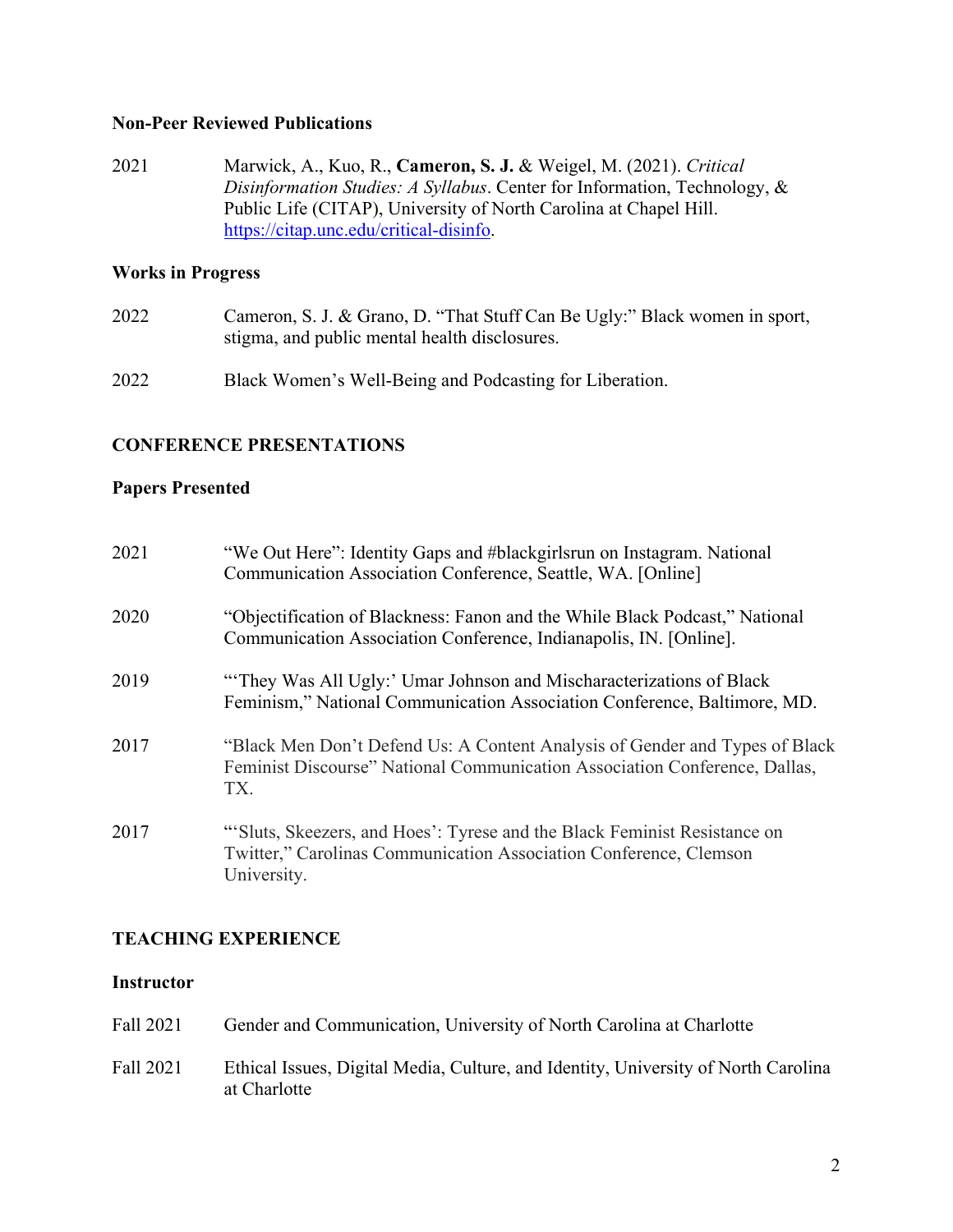| Spring 2020 Introduction to Interpersonal and Organizational Communication, University of |
|-------------------------------------------------------------------------------------------|
| North Carolina at Chapel Hill                                                             |

Spring 2019 Public Speaking, University of North Carolina at Chapel Hill

# **Teaching Assistant**

| Fall 2020   | Terrorism and Violence, University of North Carolina at Chapel Hill                                            |
|-------------|----------------------------------------------------------------------------------------------------------------|
| Fall 2020   | Public Speaking, University of North Carolina at Chapel Hill                                                   |
| Fall 2019   | Introduction to Media History, Theory, and Criticism, University of North<br>Carolina at Chapel Hill           |
| Fall 2019   | Public Speaking, University of North Carolina at Chapel Hill                                                   |
| Fall 2018   | Public Speaking, University of North Carolina at Chapel Hill                                                   |
| Fall 2018   | Introduction to Interpersonal and Organizational Communication, University of<br>North Carolina at Chapel Hill |
| Fall 2017   | Communication Research Methods, University of North Carolina at Charlotte                                      |
| Spring 2017 | Communication and Mass Media, University of North Carolina at Charlotte                                        |
| Fall 2016   | Guest Lecture, <i>Cultivation Theory</i> , Communication Theory, University of North<br>Carolina at Charlotte  |
| Fall 2016   | Guest Lecture, Social Judgment Theory, Communication Theory, University of<br>North Carolina at Charlotte      |
| Fall 2016   | Communication Theory, University of North Carolina at Charlotte                                                |

# **FELLOWSHIPS AND AWARDS**

2010 Ronald E. McNair Post Baccalaureate Achievement Program

## **SERVICE**

- 2021- Board Member, Health and Medical Humanities Minor, University of North Carolina at Charlotte
- 2021 Reviewer, Internet Histories